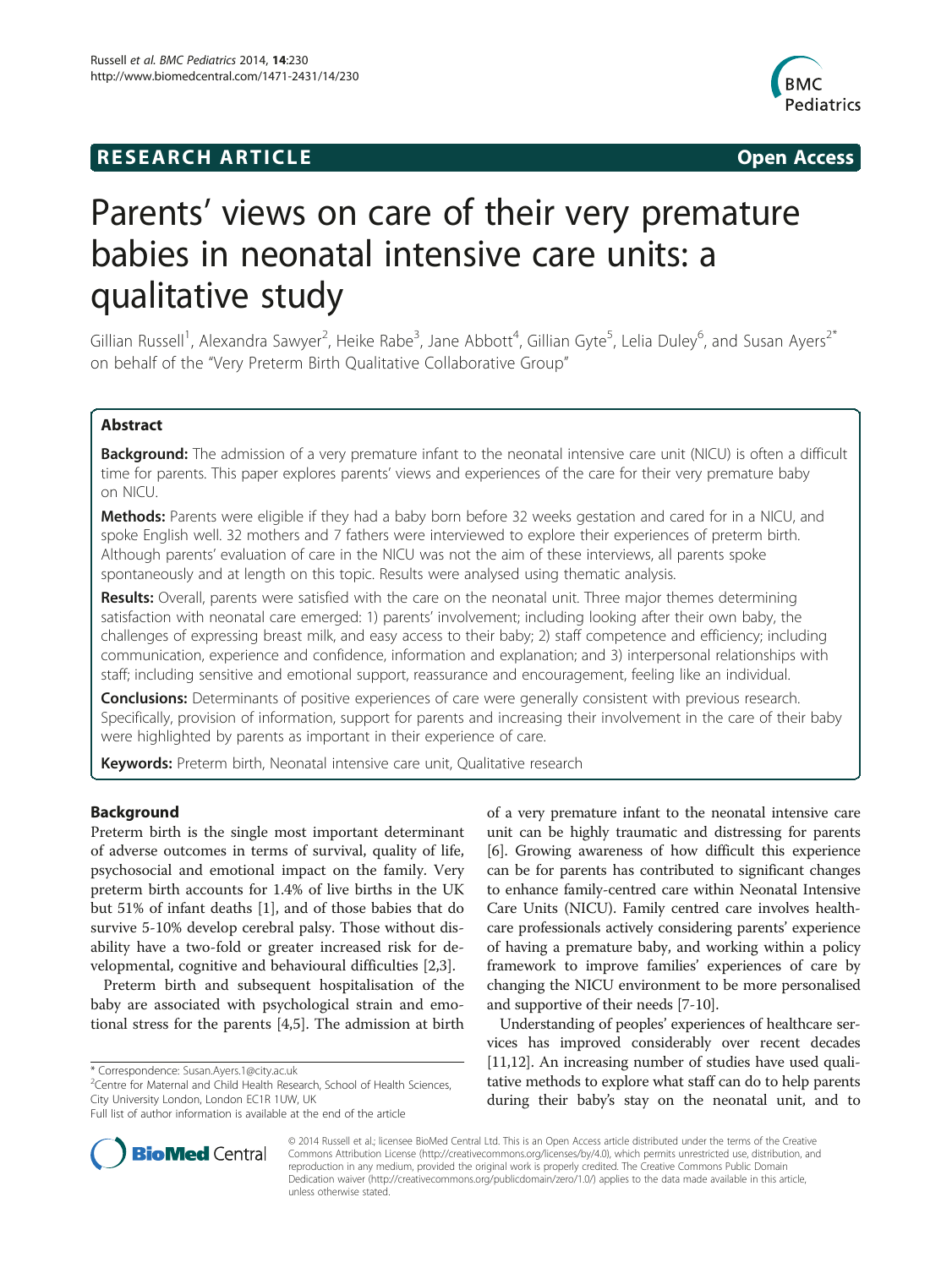highlight areas of care particularly important to parents [[13](#page-9-0)]. For example, as part of The Parents of Premature Babies Project: Your Needs (POPPY Project), 55 interviews were conducted with parents of preterm babies about their experiences of care on the neonatal unit. Parents most valued consistent, clear information, receiving emotional support, and practical guidance and encouragement in caring for their baby [\[7\]](#page-9-0). Another study highlighted mothers' anxiety regarding lack of knowledge of the neonatal equipment, wires and monitors [[14](#page-9-0)]. Encouraging parents to spend more time with their infant and to actively participate in their care has also been shown to increase parental satisfaction [\[15](#page-9-0)]. One study reported that the baby's medical condition was not related to parents' assessment of care in the NICU; rather, the emphasis was on the personal and communication aspects of care [[16](#page-9-0)]. Improving our understanding of what is important to parents of premature babies about their experiences of NICU may assist healthcare services in better supporting and caring for parents, and consequently their preterm infants. Few studies have explored fathers' perceptions of care on NICU, which is essential in facilitating family centred care.

We conducted a qualitative study exploring parents' experiences and satisfaction with care during and immediately after the birth of their very premature baby [[17](#page-9-0)]. Studies have shown that interviews with patients provide a richer and often more realistic picture of the care they received in comparison to surveys [\[18\]](#page-9-0). Although parents' evaluation of care in the NICU was not the aim of these interviews, all parents spoke spontaneously and at length on this topic. We therefore analysed parents' experiences of NICU separately, and the results are reported here.

## Methods

A qualitative study of preterm birth using purposive sampling where all eligible parents whose baby was born at one of three hospitals in the previous six months were invited to take part. 32 mothers and 7 fathers agreed (26%) and were interviewed to explore their experiences of preterm birth. Recruitment took place between June 2011 and November 2011 at three tertiary care centres in South East England.

## Participants

Parents were eligible to take part if they had a baby born before 32 weeks gestation and spoke English well. They were eligible if at least one member of the couple wanted to participate or if they were single. Parents of babies who died were also included so that the sample also represented the experience of this group of parents of preterm babies.

## Design and procedure

Parents were recruited from three tertiary care centres in South East England by posters in the neonatal units

or by letter of invitation. Letters were either posted or given to parents if they had been on the neonatal unit for longer than two weeks and met the eligibility criteria. Parents returned a card indicating their willingness to participate, and the study researcher then contacted them to discuss the study and arrange the interview. Before the start of the interview parents were given the opportunity to ask questions and informed that participation was entirely voluntary. Parents were also informed that any information provided would be confidential and anonymised. All parents gave written informed consent. All interviews were conducted by one of the authors (AS), who is a psychologist with experience of interviewing women in the perinatal period. Interviews lasted for approximately 45 minutes, and were recorded and then transcribed with all identifying information removed. Parents were interviewed separately in the cases where both the mother and father were participating, with the exception of two couples who specifically requested to be interviewed together. Interviews were concluded when no new information emerged and data saturation had been achieved.

## **Materials**

An interview schedule was used consisting of 12 openended questions. Questions related to parents' experiences during the birth (e.g. can you describe what happened during the birth of your baby?) and their satisfaction with care (e.g. was there anything particular about the care you received, at birth and immediately after your baby was born, that you were particularly happy/unhappy with?) and covered topics such as who was involved at the birth and which aspects of care had a particular impact on parents. These results have been reported elsewhere [[17,19\]](#page-9-0). Parents were not asked direct questions about their experiences of neonatal care but all chose to discuss the topic spontaneously and in depth during the interview. As the interviewer had the freedom to follow a line of enquiry introduced by the parent, parents were encouraged to elaborate on their responses. A questionnaire was also administered to obtain socio-demographic information. Basic obstetric and neonatal data were collected from medical records.

## Data analysis

Inductive thematic analysis was used to carry out qualitative analysis of the interview transcripts in order to identify, analyse, and report themes and patterns within the data. Thematic analysis offers an accessible and theoretically flexible, as well as systematic, approach to analysing qualitative data [[20\]](#page-9-0). In line with the thematic analysis method, transcripts were firstly read and re-read so as to become familiarised with the data, and initial codes of interest were generated. Initial codes were then organised into potential themes and relevant codes were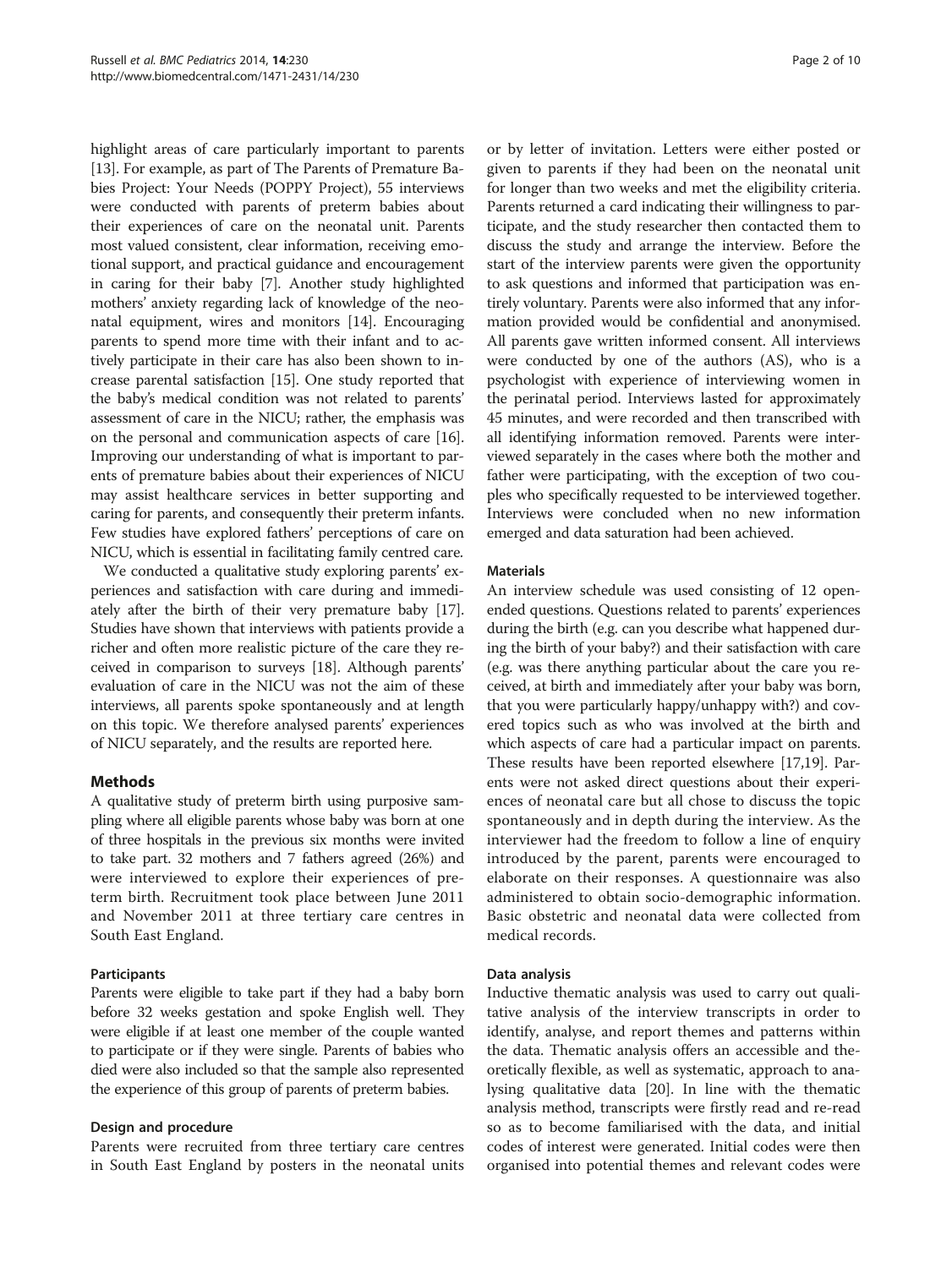collated under these themes. Following this, themes were reviewed in relation to the generated codes and the entire data set. Finally, themes were named and defined. NVivo Version 10 qualitative analysis software was used to sort codes and themes. For this report, direct quotes are coded (number = participant number; mother/father;  $D/C =$  baby discharged from hospital, NICU = baby in hospital, Dec. = baby deceased) to ensure anonymity.

## Ethical approval

The study received approval from the National Research Ethics Committee South East Coast – Kent. Reference: 11/LO/0143. Date of approval: 13th May 2011.

#### Results

Between January and June 2011, 123 couples or single parents were approached and 39 (26%) returned cards indicating their interest in participating in the research (32 mothers and 7 fathers). Interviews were conducted in a quiet room either at the parent's home  $(n = 34)$  or in the hospital  $(n = 5)$ . Demographic and obstetric characteristics are given in Table 1. Parents were between 25 and 44 years old, the majority were White European and either married or cohabiting. Babies were born between 24 and 32 weeks gestation. The sample included two mothers whose babies had died following birth. Overall 84% of women reported pregnancy complications and 94% of babies had neonatal complications.

Three major themes were identified as contributing to parents' satisfaction with neonatal care: 1) parents' involvement; 2) staff competence and efficiency; and 3) interpersonal relationships with staff. Table [2](#page-3-0) displays an overview of the themes with quotes which illustrate the themes and the number of interviews in which these themes were mentioned. These themes are described below.

## Parents' involvement: "if there's stuff you can do, that is nice for you both"

This theme centred around parents being able to participate in the care of their baby on the neonatal unit, and included: looking after their own baby, the challenges of expressing breast milk, and easy access to their baby.

#### Looking after their own baby

Twenty-two parents talked about the importance of being allowed to help with looking after their own baby, for example washing, cleaning and nappy changing, as well as being able to touch and hold their baby (12, mother, D/C). Parents appreciated being shown how to do these things by neonatal staff, and being present when they were done (20, mother, NICU). Two parents mentioned the negative feelings that emerged as a consequence of not being allowed to help with personal care for their baby and missing out on performing

| Page 3 of 10 |  |  |
|--------------|--|--|
|--------------|--|--|

## Table 1 Demographic and obstetric characteristics of sample

| <b>Parent details</b>                      | $N = 39(%)$           |
|--------------------------------------------|-----------------------|
| <b>Ethnicity</b>                           |                       |
| White European                             | 29 (74)               |
| Indian                                     | 3(8)                  |
| Pakistani                                  | 2(5)                  |
| Filipino                                   | 2(5)                  |
| Other                                      | 3(8)                  |
| <b>Marital status</b>                      |                       |
| Married/living with partner                | 37 (94)               |
| Partner                                    | 1(3)                  |
| Separated                                  | 1(3)                  |
| <b>Education</b>                           |                       |
| None                                       | 2(5)                  |
| GCSEs/O levels                             | 9(23)                 |
| A-levels/Diploma/City & Guilds             | 12 (31)               |
| Undergraduate                              | 6(15)                 |
| Postgraduate                               | 2(5)                  |
| Professional                               | 8(21)                 |
| <b>Employed</b>                            | 33 (85)               |
| <b>Income</b> $(n = 37)$                   |                       |
| $<$ £10,000                                | 3(8)                  |
| £10,000 - £19,999                          | 7(19)                 |
| £20,000 - £29,999                          | 15(41)                |
| £30,000 - £39,999                          | 6(16)                 |
| > £40,000                                  | 6(16)                 |
| <b>BIRTH DETAILS</b>                       | $N = 32(96)$          |
| <b>Gestation at birth (weeks)</b>          |                       |
| 31-32                                      | 11 (35)               |
| 30-31                                      | 3(9)                  |
| 29-30                                      | 3(9)                  |
| 28-29                                      | 3(9)                  |
| $27 - 28$                                  | 4 (13)                |
| $26 - 27$                                  | 4 (13)                |
| 25-26                                      | 1(3)                  |
| 24-25                                      | 3(9)                  |
| Type of birth                              |                       |
| Vaginal                                    | 13 (40)               |
| Caesarean                                  | 19 (60)               |
| Multiple birth                             | 11 (34)               |
| <b>Parity</b>                              |                       |
| 1                                          | 24 (75)               |
| 2                                          | 6 (19)                |
| 3                                          | 2 (6)                 |
| Mean days on neonatal unit (SD and range)  | 49.6 (25.1; 25-115)   |
| Baby on neonatal unit at time of interview | 6 (19)                |
| Mean time since birth (SD and range)       | 154 days (57; 44-344) |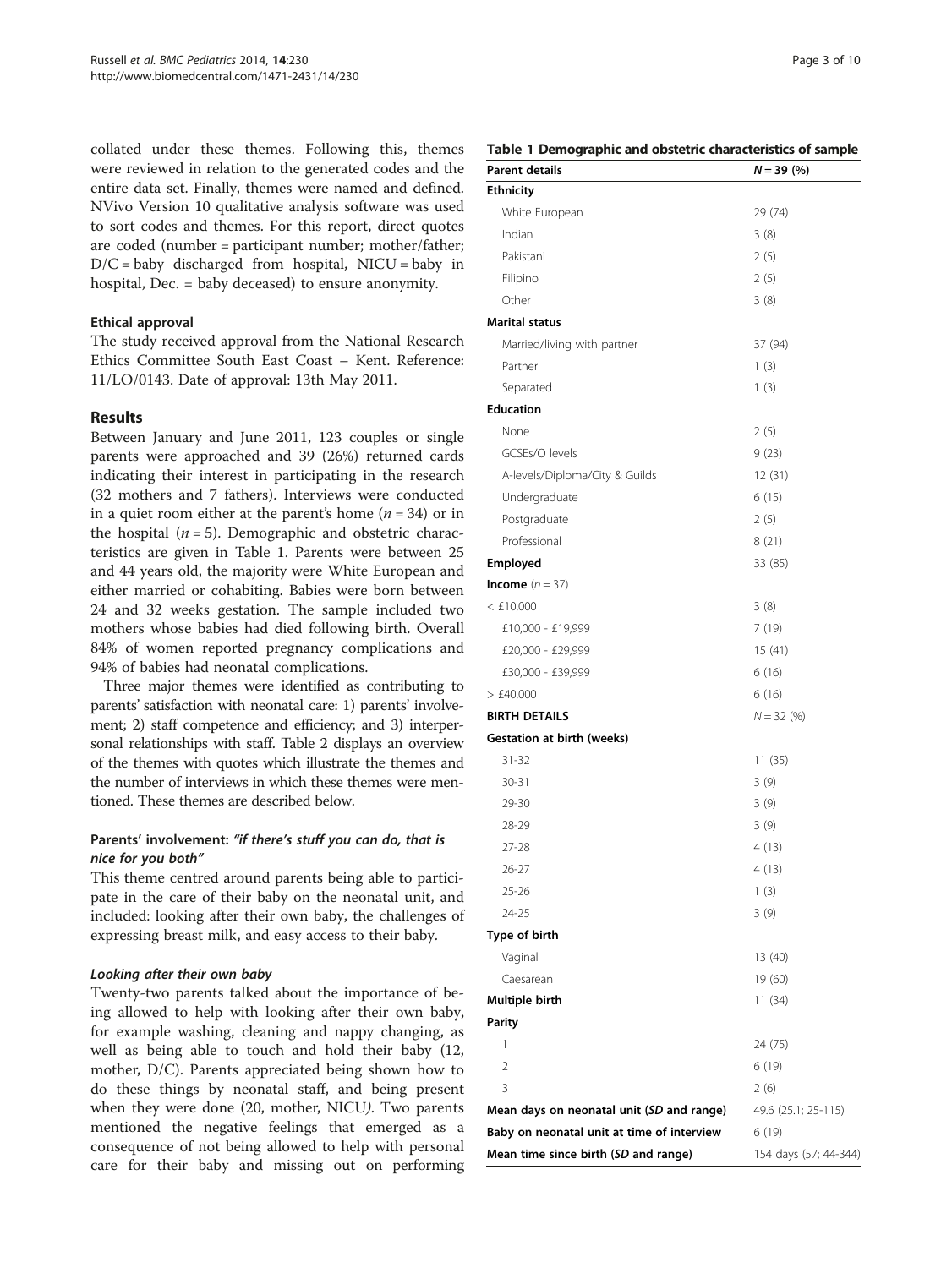| Theme                                       | Quotes                                                                                                                                                                                                                                                                                                                                                                                                                                                                                                                                    | <b>Number of interviews</b><br>theme was in $(N=37)$ |
|---------------------------------------------|-------------------------------------------------------------------------------------------------------------------------------------------------------------------------------------------------------------------------------------------------------------------------------------------------------------------------------------------------------------------------------------------------------------------------------------------------------------------------------------------------------------------------------------------|------------------------------------------------------|
| Parents' involvement                        |                                                                                                                                                                                                                                                                                                                                                                                                                                                                                                                                           |                                                      |
| Looking after their<br>own baby             | "[The neonatal unit] are great about you being able to open the incubator and they get you<br>very involved in looking after them, and changing nappies, and cleaning bottoms and so<br>you're doing as much of the care as you can". (12, mother, D/C).                                                                                                                                                                                                                                                                                  | 22                                                   |
|                                             | "I had lovely [name of nurse], who's a great nurse, and she showed me how to change the nappies<br>straight away which was all a bit fumbly with at first, and you're very nervous". (20, mother, NICU)                                                                                                                                                                                                                                                                                                                                   |                                                      |
|                                             | "It was a long time before we was allowed to change nappies. But once we were, we had to<br>always ask permission. So she didn't feel like ours for a very, very long time. It felt like this<br>baby that I'd had but almost given away, if that makes sense". (19, mother, D/C)                                                                                                                                                                                                                                                         |                                                      |
|                                             | "And I think as a mum you do feel quite helpless at that point, because you think'this is<br>my contribution to her care at the moment, because everyone else is having to care for<br>her because she's so tiny.' So that really was quite good for me". (1, mother, D/C)                                                                                                                                                                                                                                                                |                                                      |
| The challenges of<br>expressing breast milk | "I kept asking, when do I start expressing, I I'm rubbing the, trying to get it to come<br>out but nothing's working um and it was about day 4, I think before they said to<br>me, oh yea, here's a kit, go and express". (21, mother, D/C)                                                                                                                                                                                                                                                                                               | 10                                                   |
|                                             | "Normally they say don't express or breast-feed for about 3 days if you've had an emergency C-section<br>and things like this and get time for the milk. Whereas the baby unit was literally from straight away<br>'oh we need some breast milk, we need breast milk, we need breast milk,' which put [name of mother]<br>under excessive pressure and stress, because she felt like she was letting [name of baby] down, even<br>though she wasn't really ready herself to actually start for it". (4, father, D/C)                      |                                                      |
| Easy access                                 | "Yeah, I really appreciated [the diary]. They sent it back with all his stuff. And I thought<br>that was really important, cos it's hard not being able to go and see him. But to be<br>able to call in afterwards and read this little diary was really nice". (2, mother, D/C)                                                                                                                                                                                                                                                          | 14                                                   |
|                                             | "[The neonatal staff] appreciate that there's a bond between parents and baby that needs to<br>be maintained. The biggest plus was the (neonatal) unit got us a room over the road".<br>(4, father, D/C)                                                                                                                                                                                                                                                                                                                                  |                                                      |
| Staff competence<br>and efficiency          |                                                                                                                                                                                                                                                                                                                                                                                                                                                                                                                                           |                                                      |
| Communication                               | "It was a busy environment, and so if communication had been bad I would have said,<br>'I can appreciate why it was bad', but it wasn't, it was really good, so communication for<br>me was number 1. Absolute number 1. And that really helped, that felt, made us really reassured.<br>It gave us confidence throughout the whole experience. Really good". (1, father, D/C).                                                                                                                                                           | 19                                                   |
|                                             | "At [Hospital A], I used to have to keep checking the board, and I'm like 'It says up there<br>he's having a scan. What's he having a scan for?' and they're like 'We dunno.' And I'm like<br>'What do you mean you don't know?" (2, mother, D/C)                                                                                                                                                                                                                                                                                         |                                                      |
|                                             | "Because you come in one day, say the day before, especially there was a guy there that,<br>he promoted to hold her, literally whenever we was in, either of us, he would say, 'Hold her,<br>it's the best thing you could do'. And then you'd come in the next day thinking 'oh yes, I get<br>to hold her'. And you have a different nurse that says, 'no, no you've held her this week, you<br>don't need to hold her for the rest of the week' and then you'd almost feel devastated that<br>you couldn't do that." (19, mother, D/C). |                                                      |
|                                             | "the other doctors had decided, that it was too soon and they needed to wait a bit longer,<br>but nobody had told us that, so we're expecting results, and we're not getting anything<br>we haven't even had the test". (21, mother, D/C)                                                                                                                                                                                                                                                                                                 |                                                      |
| Experience and<br>confidence                | " if there was someone on I'd think, 'Oh yeah, I really like them, they seem to really know,<br>you know, be on the ball' and I felt confident. And I did feel very sort of reassured, erm,<br>that she [the nurse] was very, you know no nonsense kind of like very<br>came across very confident". (6, mother, dec).                                                                                                                                                                                                                    | 17                                                   |
|                                             | "It was reassuring as well, because it was almost one-on-one care. So it was like she was being<br>monitored the whole time. If she needed anything, there was somebody there straight away.<br>Erm, so you felt that you could leave her, and there was nothing we could do, it was just<br>the medical staff and they needed to do what they needed to do". (1, father, D/C).                                                                                                                                                           |                                                      |
|                                             | "All the doctors that were there, as far as I'm concerned, were the experts. The doctors<br>had, you know, been in this industry for like 15, 20, 25 years. They knew, they knew<br>their stuff inside out you know, the information was never flaky" (16, mother, D/C).                                                                                                                                                                                                                                                                  |                                                      |
|                                             | "And both of them [the nurses] said 'We wouldn't continue support.' and I think you<br>appreciate that because you want to know. They come with many, many years<br>of experience and they've seenbabies in this situation". (32, mother, dec)                                                                                                                                                                                                                                                                                            |                                                      |

## <span id="page-3-0"></span>Table 2 Themes, quotes, and number of interviews themes were mentioned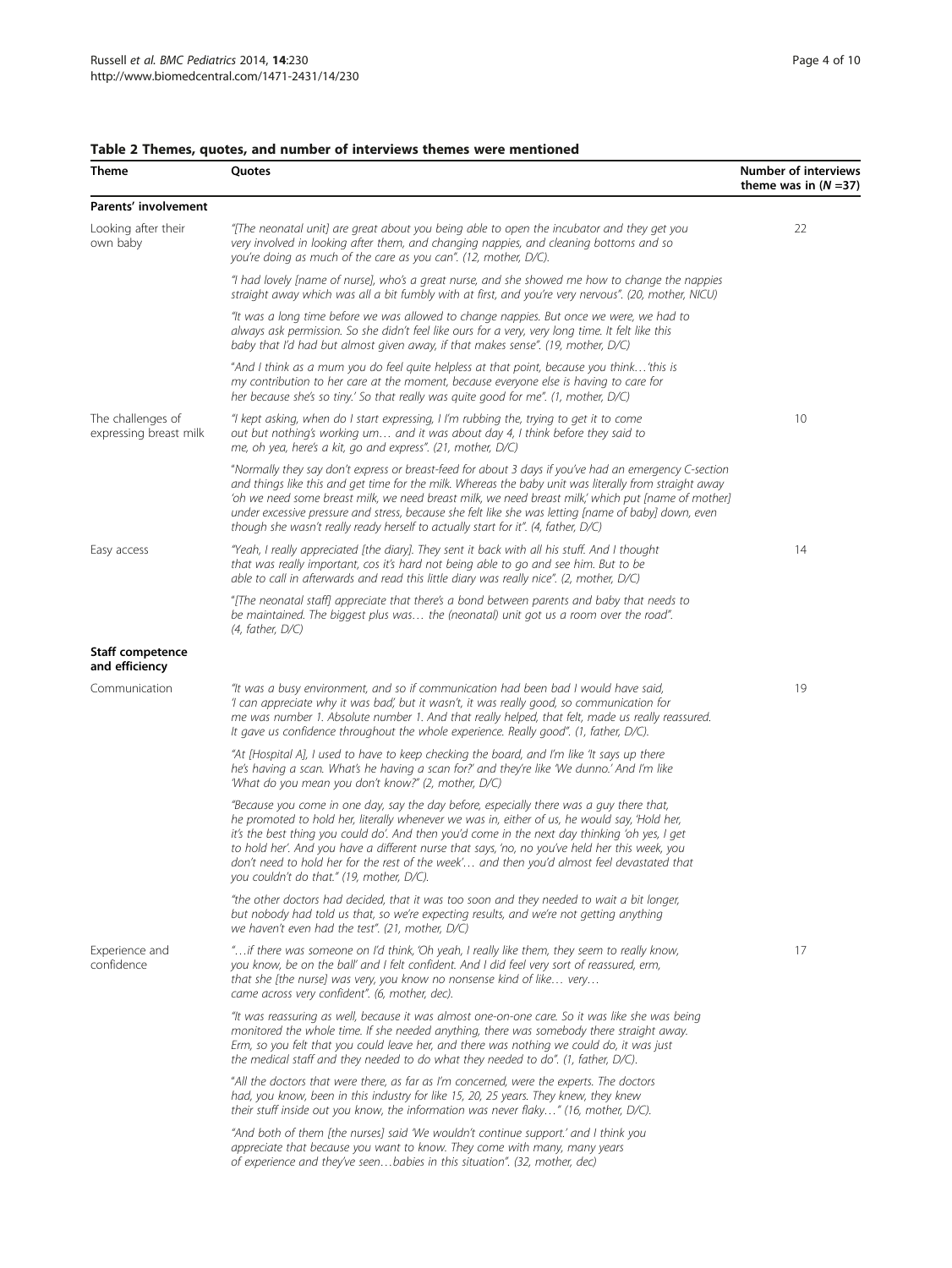|  |  |  | Table 2 Themes, quotes, and number of interviews themes were mentioned (Continued) |
|--|--|--|------------------------------------------------------------------------------------|
|--|--|--|------------------------------------------------------------------------------------|

|                                           | "95% of the women at [Hospital B] are lovely, you can't fault them but if you'd ring up<br>at night, and you'd get a certain nurse you'd go 'Oh s**t', because they just, they never<br>kind of, seemed to be on the ball It's just your heart would sink if you got a certain<br>nurse you'd go, 'Oh god', whereas if I knew I had a good nurse, I felt very confident.<br>If I knew I had a not so good nurse, I'd be agitated'. (23, mother, NICU)                                                                                                        |    |
|-------------------------------------------|--------------------------------------------------------------------------------------------------------------------------------------------------------------------------------------------------------------------------------------------------------------------------------------------------------------------------------------------------------------------------------------------------------------------------------------------------------------------------------------------------------------------------------------------------------------|----|
| Information and<br>explanation            | "And I think they were really, you know, explained everything. Every time we went to<br>the incubator, whoever the nurse was on looking after her, you know, always explained<br>how she'd been doing, how she'd beenthey talkedit was really lovely". (6, mother, dec).                                                                                                                                                                                                                                                                                     | 30 |
|                                           | "She explained every machine to me: That's to monitor her heart rate', she goes 'Your baby's<br>not on oxygen, she's on air just to help her lungs, 'cos you do know baby's really small.<br>Baby's not sick mummy.' And she explained everything to me. The machines, how they<br>incubate her.' (30, mother, D/C).                                                                                                                                                                                                                                         |    |
|                                           | "Sometimes, I don't know, things need to be explained a bit more, or like when they do the<br>doctors' rounds, they go through all the birth details, just as a recap for everything, and there's<br>some things in there that it would be nice for that to be explained I guess they do explain it<br>to you when you first come in but they don't you can't remember, you can't take stuff in. I think<br>that follow up explanation of everything cos it took me ages to ask" (20, mother, NICU).                                                         |    |
|                                           | "While the doctors are really good if you've got any questions, I shouldn't have had to get<br>a book myself out of the cupboardIt would be good if it, you know, there's a set structure<br>that everybody has to go through, everybody's given the same information, needs to be<br>put on the baby's file, gone through x y and z with parents". (22, mother, NICU)                                                                                                                                                                                       |    |
| Interpersonal<br>relationships with staff |                                                                                                                                                                                                                                                                                                                                                                                                                                                                                                                                                              |    |
| Sensitive and<br>emotional support        | "It was almost overwhelming how lovely everyone was and just, before during and after,<br>the whole process just really sympathetic and, and came across like they were hurting too<br>[The staff were] incredibly empathic and you know even, they were giving us the, the prognosis<br>with Z, and they had tears in their eyes you know the way that they were saying it and you<br>kind of, it makes it feel like you're a person who is experiencing a terrible thing rather than<br>just another number going through the process". (32, mother, dec). | 16 |
|                                           | "[The nurse] was quite patronising and she said um, because I was adamant I just wanted them<br>to have breast milk, and she said 'oh a little bit of formula won't do them any harm' She even<br>said, she even said to me, 'why didn't you have a C-section it would have been a lot easier?' This is<br>when I was looking over [name of baby] and I was upset, really upset, I didn't know if she was<br>going to make it or not'. (15, mother, D/C)                                                                                                     |    |
|                                           | "part of you thinks that the nurse is judging you 'cos you're not there all the time" (24, mother, D/C)                                                                                                                                                                                                                                                                                                                                                                                                                                                      |    |
|                                           | They're constantly talking to them, when they're changing them and so on $-$ 'hello love,' they<br>talk to it It's not the case of just cleaning and feeding them. You're talking to my baby,<br>you're making my baby reassured". (2, father, D/C)                                                                                                                                                                                                                                                                                                          |    |
|                                           | "I felt like she genuinely cared, she wasn't just doing her job she genuinely cared um, and um,<br>yeah bless her she was just amazing with him, really really good with him". (31, mother, D/C)                                                                                                                                                                                                                                                                                                                                                             |    |
|                                           | "they just said 'look, you know she's in safe hands, you know we love her to bits you<br>can leave her here for as long as possible, for as long as you like". (12, Mother, D/C)                                                                                                                                                                                                                                                                                                                                                                             |    |
| Reassurance and<br>encouragement          | "She kept willing us forward. 'Why don't you try this? Why don't you do his nappy?' I was<br>like 'Oh no', very scared, but very encouraged to touch him, talk to him Things around<br>us were very positive'. (3, mother, D/C).                                                                                                                                                                                                                                                                                                                             | 16 |
|                                           | "They're focusing on the bright side of having a baby. They talked to me about that 'Oh she must<br>be lovely. She's a girl, she must be, sort of like, have dark hair'. And it feels great that". (10, mother, D/C)                                                                                                                                                                                                                                                                                                                                         |    |
| Feeling like an individual                | "Yeah, I just found our experience very good, it was very, I suppose, personal in a sense.<br>I wasn't, I didn't feel like a piece of meat. I felt like a human that was passed around<br>and people were caringthey were really willing me on and I felt like a person that<br>was going through this and I had support around me rather than: you're in a hospital,<br>you're passed from buck to buck". (3, mother, D/C)                                                                                                                                  | 18 |
|                                           | "also [nurse] was special because she treated [name of baby] like a person not like a patient,<br>so she listened to what he was trying to tell us". (31, mother, D/C)                                                                                                                                                                                                                                                                                                                                                                                       |    |
|                                           | "The doctors, I think 'cos obviously they're quite stern and they just kind of come in and do<br>what they have to do and then kind of leave, which is a shame. They never really know<br>your child inside out, they just read the sheet on topI've had some doctors come in going,<br>Well who's this then?', and I think well you've seen her 3 or 4 times you should know her<br>name by now, silly little things like that just, to add the personal touch". (23, mother, NICU)                                                                         |    |

NB Although 39 parents took part, the total number of interviews was 37 because two couples asked to be interviewed together.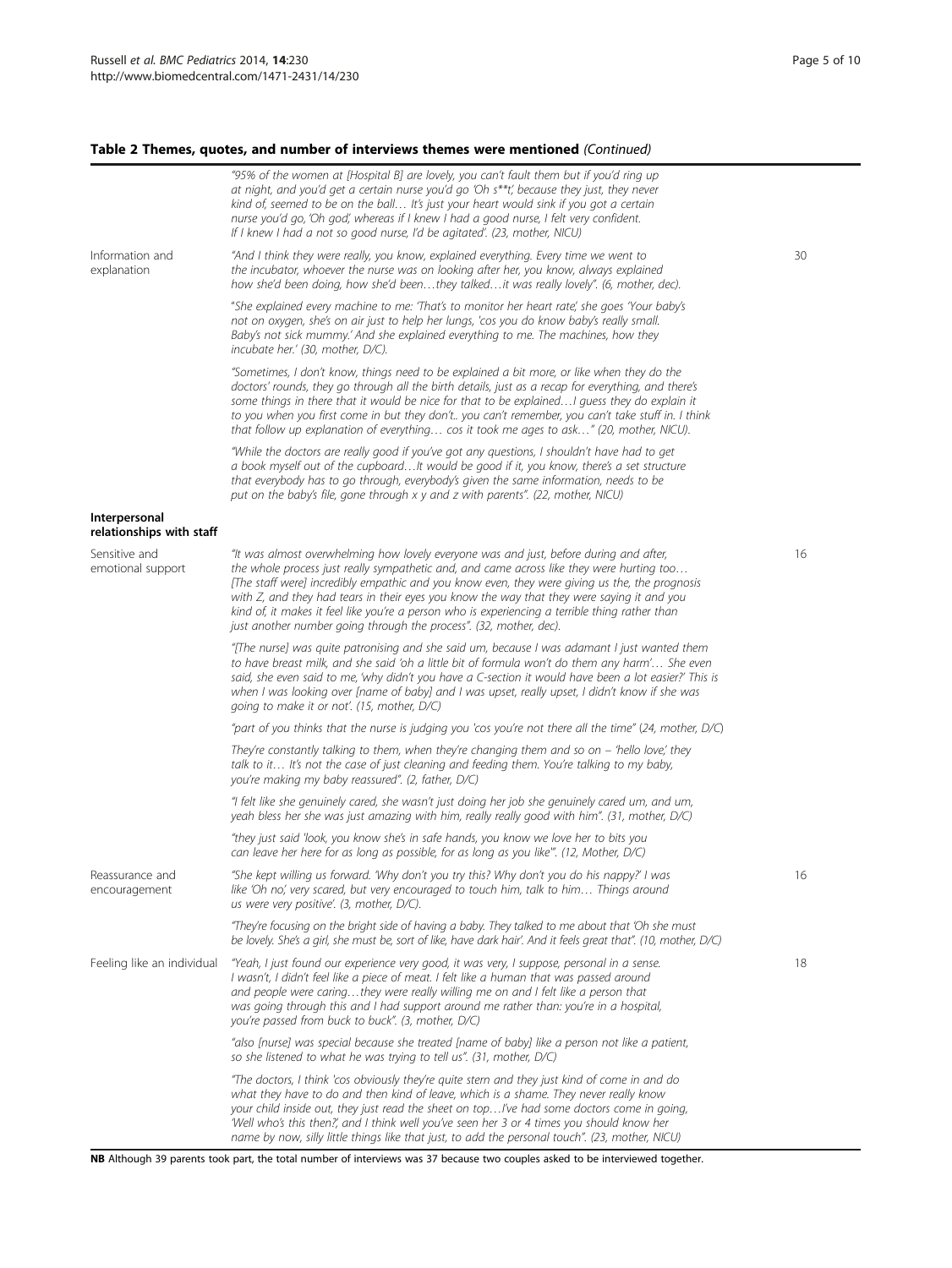parental duties (19, mother, D/C). Parents described how helping with personal care took on greater significance due to their feelings of helplessness about what was happening to their baby (1, mother, D/C).

#### The challenges of expressing breast milk

Ten parents described the importance of expressing breast milk in the care of their baby. While certain mothers spoke positively of a breastfeeding specialist who came round to help them, others referred to a lack of assistance from staff with expressing, as well as a lack of information regarding available facilities (21, mother, D/C). Parents also described feeling under considerable pressure from neonatal staff to produce breast milk immediately after the birth and in sufficient quantities (4, father, D/C).

## Easy access

Fourteen parents mentioned that they appreciated neonatal staff facilitating as much access to their baby as possible, and their efforts to help strengthen parentinfant bonds. Units allowed twenty four hour access, and there were positive comments from parents who reported feeling welcome to visit or phone the neonatal unit any time of day or night. Staff also helped parents to develop a close relationship with their baby by taking photos, making a diary to illustrate the baby's progress and giving parents a keepsake bag (2, mother, D/C).

A further way in which staff facilitated the bond between parent and baby was by securing a place at a house run by a charity which provides free 'home away from home' accommodation for families near hospitals (a facility only available at one of the sites). This enabled parents to stay close to their baby and maintain a degree of normal family life, as well as facilitating the regular provision of breast milk. Parents described this facility as "invaluable" and "a lifesaver", and felt extremely grateful to the neonatal staff as a result of their efforts  $(4, father, D/C).$ 

## Staff competence and efficiency: "they seem to really… be on the ball and I felt confident"

Nearly all parents made reference to the importance of staff displaying competence and efficiency in their role as clinicians. This theme included the following subthemes: communication, experience and confidence, and information and explanation.

## Communication

Nineteen parents cited communication, both between neonatal staff themselves and with parents, as a major factor in determining their experience of the neonatal unit. Feeling that channels of communication were always open, especially given the busy environment of the neonatal unit, helped parents feel reassured and confident (1, father, D/C). Conversely, failures in communication led to parents' lacking confidence in staff. Parents appreciated this could be partly due to the constant change over between shifts and lack of continuity of staff. A number of parents described not being informed if their baby had been moved or had experienced a sudden change in health, while others mentioned procedures or transfers happening without any apparent communication between staff (2, mother, D/C).

Just under a quarter of parents said being given conflicting advice and information from staff was confusing and stressful. While they understood that staff may have differences in personal opinion, parents felt that these issues should be discussed beforehand so they were not given inconsistent advice. For example, some nurses promoted kangaroo care, and therefore encouraged parents to hold their baby as much as possible, while others on the same ward were opposed to it and parents felt reprimanded for wanting to do this. This left some parents bewildered and in fear of doing the wrong thing. One set of parents describe how it felt to get their hopes up only to have them dashed the next day when a different member of staff had a conflicting opinion (19, mother, D/C). Another mother described how she and her husband were told that their baby had gone for some tests, but later found out that the doctors had decided to postpone these tests (21, mother, D/C).

## Experience and confidence

Just under half of parents interviewed describe the importance of feeling that neonatal staff were, as several mothers put it, 'on the ball'. Staff behaving in a confident manner reassured parents that the situation was under control, and that their child was receiving the best possible clinical care (6, mother, dec). Staff being vigilant and attentive by making frequent checks, taking notes every few minutes, maintaining cleanliness and regularly monitoring their baby was extremely important to parents. Witnessing efficiency and professionalism made parents feel more comfortable with leaving their baby in hospital (1, father, D/C). Feeling that some of the neonatal doctors and nurses were very experienced, dedicated to their job and highly knowledgeable was valued by several parents, as it gave them further confidence that their child was in expert hands (16, mother, D/C). For one mother who had to make the difficult decision about whether to turn her daughter's life support machine off, feeling the staff were experienced helped her make this difficult decision (32, mother, dec).

While the majority of parents were positive about the clinical competence and capabilities of most of the staff, a number of parents expressed worries over a small proportion of the neonatal nurses. The perception of lack of competence among this minority of staff led to stress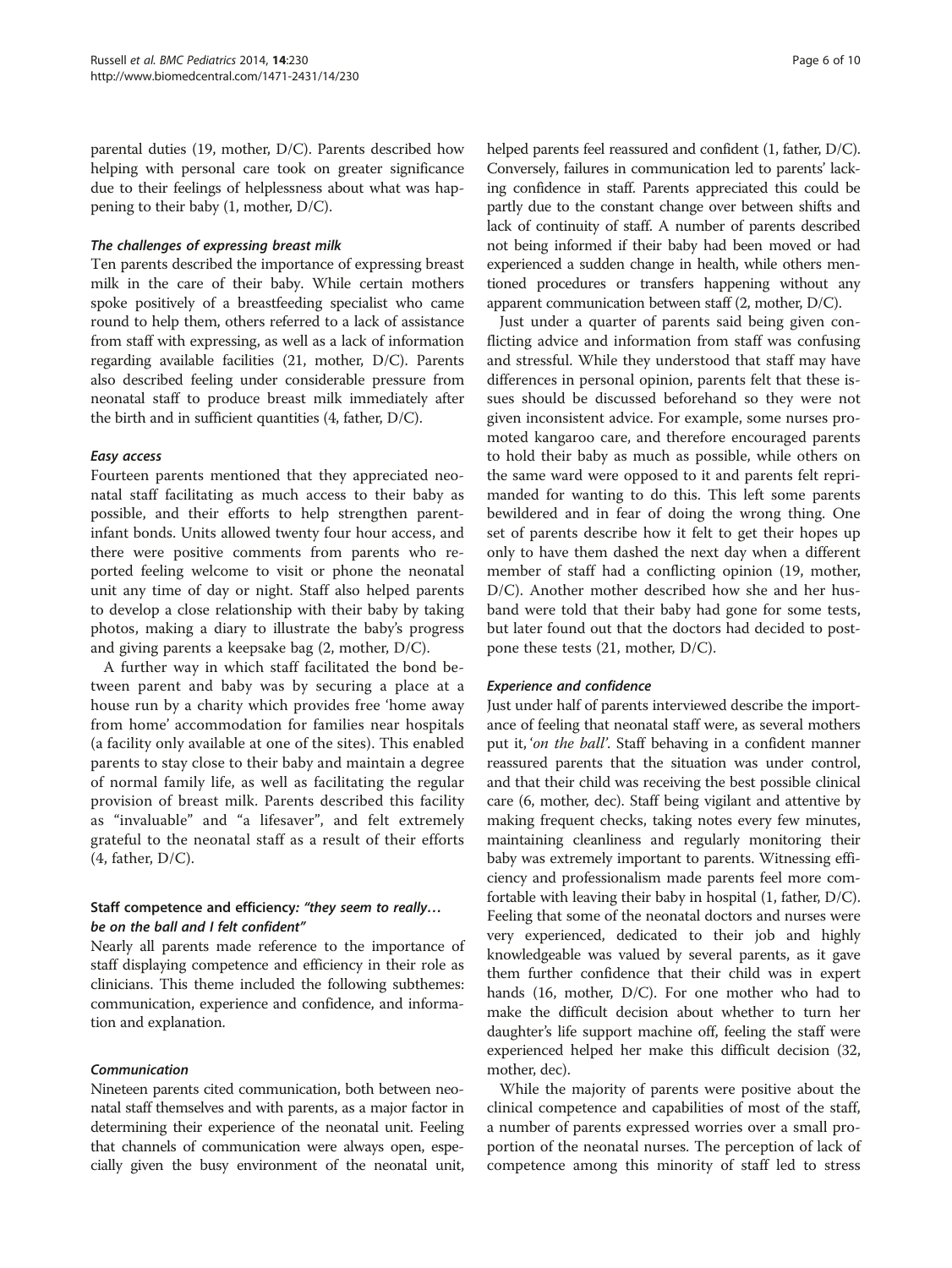and made parents feel like they were not doing enough for their baby (23, mother, NICU).

#### Information and explanation

Thirty parents mentioned that they valued staff providing information and explaining medical details. Staff volunteering explanations and being able to answer questions reassured parents. Most parents wanted frequent updates on their baby's health, and they also appreciated information about their baby's daily routine (6, mother, dec). The way in which staff explained complicated, and sometimes distressing, medical details about the health and progress of their baby was also important to parents. Taking time to explain and using accessible language was valued by many parents (30, mother, D/C). However, some parents mentioned finding it difficult and overwhelming to try to take in all the information being given and felt that staff did not appreciate the sheer volume of information they had to take in. Consequently parents described being scared of missing or forgetting important information. Some were intimidated by the whole experience and therefore hesitant to ask questions (20, mother, NICU). There was a general feeling among some parents that 'if you don't know, you can't ask', especially concerning the long-term care of their baby. Some felt the information was not tailored for the parents of premature babies and, given the complexity of the situation, expressed a desire for a specific premature baby advisor. A number of parents described having to find out general information for themselves, either from posters in the neonatal unit, other parents or from pamphlets they happened to pick up (22, mother, NICU).

## Interpersonal relationships with staff: "They make you feel like you're a person who is experiencing a terrible thing rather than just another number"

The majority of parents cited staff empathy as an important factor in their experience of the neonatal unit. This theme refers to the interpersonal interactions with the staff, such as sensitive and emotional support, reassurance and encouragement, and being made to feel like an individual. Even if staff were professional and clearly skilled at their job, it was the kindness and compassion of certain staff that often stood out in the minds of parents.

## Sensitive and emotional support

Sixteen parents cited the kind and caring nature of the staff, and the emotional support they provided as positive aspects of NICU care. Some parents described it as like being in a family with the staff, a sense of 'we're all in this together', which made it easier for them to cope. A substantial number of parents commended the nurses for treating their role on the neonatal team as more than just a job; they felt that neonatal nurses went out of their way to provide emotional support and beyond their functional duties to care for both the parents and baby. Small acts of kindness such as providing cups of tea, common courtesies, and being polite and friendly were also much appreciated by parents. Parents spoke about the neonatal staff's sensitivity to parents. Some nurses showed personal concern for the welfare of the parents, and encouraged parents to look after themselves. One of the parents whose baby died particularly praised the empathy of staff (32, mother, dec). Conversely, when parents experienced a lack of sensitivity or empathy from neonatal staff they found this distressing (15, mother, D/C). One mother described feeling judged for not being there all the time (24, mother, D/C).

Parents also highlighted how staff showed similar support and sensitivity to their babies. For example one father valued the nurses taking time to talk to the baby and provide comfort (2, father, D/C). Two mothers also described nurses that were particularly caring and loving to the baby (31, mother, D/C and 12, mother, D/C). For one mother this helped her leave her baby in the NICU when she had to go home.

## Reassurance and encouragement

Sixteen parents mentioned receiving reassurance, encouragement and praise from staff as a beneficial experience in the NICU (3, mother, D/C). Parents understood that staff have to be realistic about the baby's prognosis, but they appreciated their efforts to find the positive in a situation and build parents' confidence back up during low moments (10, mother, D/C).

## Feeling like an individual

Just under half of parents discussed being made to feel like an individual by staff. Parents valued feeling that their baby was important and treated as an individual. Staff knowing parents' names and remembering details from previous conversations made parents feel like they were high on a list of priorities and receiving personalised care (3, mother, D/C).

Parents also valued the staff making the baby feel like a person, not a patient (13, mother, D/C). In contrast, feeling anonymous contributed to a negative experience of care for some parents, who expressed feeling disappointed that staff did not know them or their babies (23, mother, NICU).

## **Discussion**

This study identified three domains that were important factors in determining parents' experiences with NICUs following very preterm birth. These were parents' involvement in looking after their premature baby, staff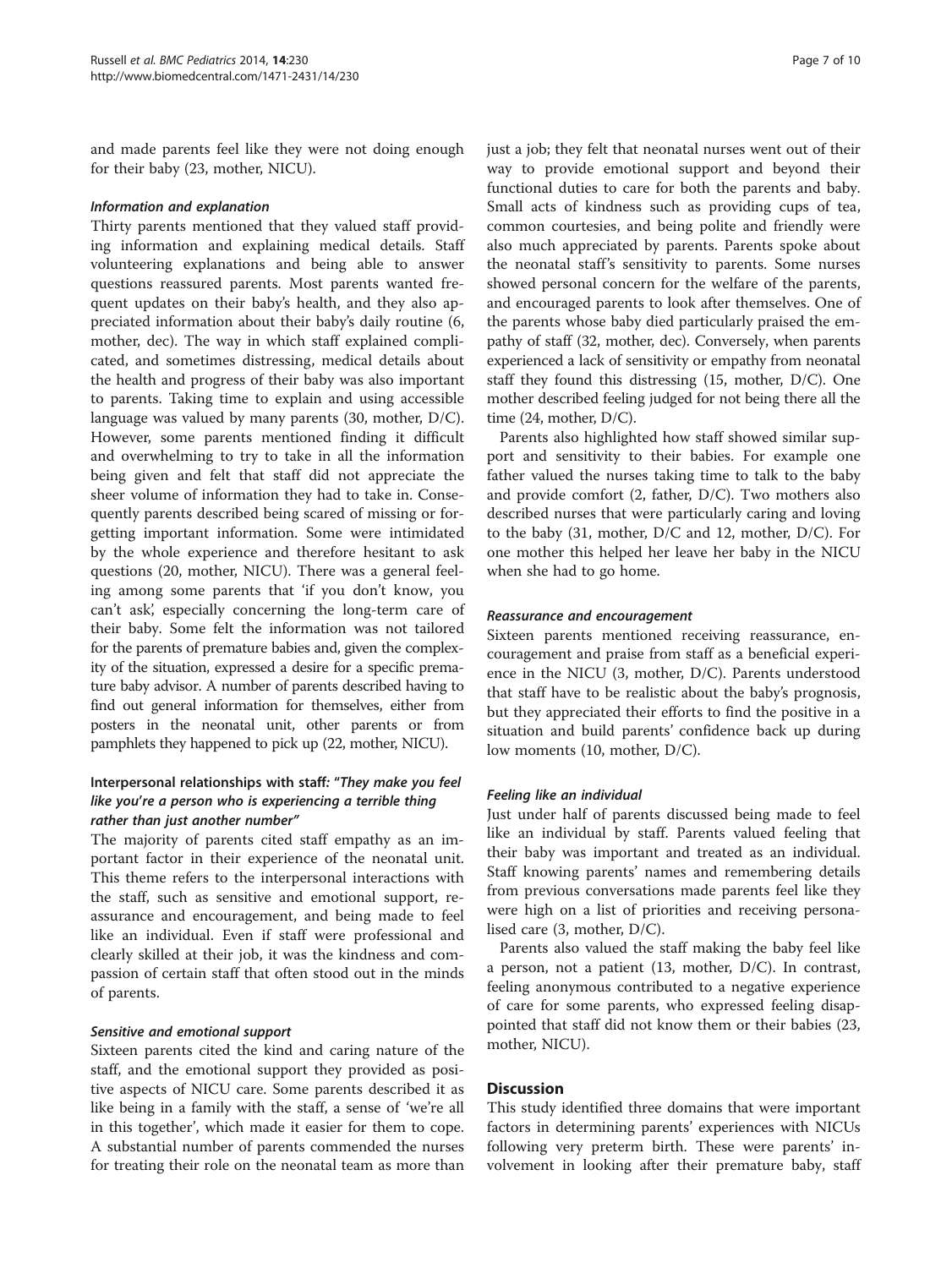competence and efficiency, and interpersonal relationships with staff.

The themes reported in the current study confirm the findings of previous qualitative and quantitative research. For example, previous studies have consistently identified parents' involvement in the care of their preterm baby as extremely important to them [\[14,21,22](#page-9-0)]. Studies show that parents with infants hospitalised in NICUs are most worried about the alteration in their parental role e.g. [\[23](#page-9-0)]. Performing parental duties, such as feeding, changing and holding their baby, has been recognised as a means of parents connecting with their baby and taking on the role and identity of parents [[6,24-26](#page-9-0)]. A previous interview study with mothers also found that when mothers are involved in their child's care they report a feeling of "participation" and more positive well-being [\[22\]](#page-9-0). The process of attachment can be delayed or disrupted after having a preterm baby and supporting this bond is particularly important as it has long-term consequences for the parent-infant relationship and the baby's development [[10](#page-9-0)]. Our findings also highlight the importance of supporting mothers in expressing and breastfeeding, and indicate how difficult this can be for some women and their partners. A previous qualitative study with mothers indicated that mother's felt their main purpose during their baby's stay was to express milk and the authors suggest a number of recommendations such as staff providing encouragement and support to breastfeeding mothers, providing a private room for breastfeeding and expressing, and referral to a breastfeeding counsellor for support where necessary [[27](#page-9-0)].

Our finding of the importance to parents of communication is consistent with previous studies which found parental satisfaction to be highly dependent on the amount and quality of communication between the care providers and the parents [\[28-32\]](#page-9-0). Receiving conflicting advice and mixed messages from staff can heighten the anxiety of parents. This was highlighted by the POPPY Steering Group [\[7](#page-9-0)] who noted that, at a time of vulnerability, it was 'crushing' to follow one person's advice and then feel criticised for doing so by another staff member.

Similarly, the importance of staff competence and of parents feeling assured by the vigilance, experience and knowledge of staff is consistent with previous research [[8,28](#page-9-0)]. Indeed a large-scale study of neonatal care found the best aspect of care to be the skill and experience of nurses [[33](#page-9-0)]. Whilst most parents wanted as much information as possible, some felt overwhelmed by the sheer volume of information provided and struggled to process it all. Thus, it is crucial for staff to reinforce and repeat information, and allow time for parents to ask questions to clarify their understanding [\[34\]](#page-9-0). Moreover, whenever possible, it would seem important for staff to individually

assess parent preferences and tailor the informationgiving accordingly [[16](#page-9-0)].

The majority of parents cited interpersonal relationships with staff as one of the most important factors affecting their satisfaction with the neonatal intensive care unit. Again, this is similar to previous studies [\[7,16](#page-9-0)]. For example, in interviews with mothers, neonatal nurses who 'chatted' were singled out as those who truly made a difference to parents' neonatal experience [[29](#page-9-0)]. Some researchers maintain that neonatal nursing is a three way interactional process between nurse, mother, and baby, and nursing both the mother and infant facilitates the connection between the mother and baby [\[29,35,36](#page-9-0)]. It is also thought that social interactions with staff on a more personal level is important because it makes it less intimidating to ask questions and easier to express concerns [[37\]](#page-9-0). This in turn facilitates parents' ability to actively participate and take up their role of primary caregiver [\[37\]](#page-9-0).

#### **Strengths**

This study provides an in-depth insight into the experiences and satisfaction with care of parents of very preterm babies in the NICU. The inclusion of fathers and bereaved parents also provides a valuable and unique perspective of their experiences of the NICU. Trustworthiness was enhanced by the use of a well-established and appropriate form of analysis, ensuring that participants were given adequate opportunity to refuse participation in the study, the encouragement of a rapport between interviewer and interviewee, frequent debriefing sessions between the team members, and a discussion of results with peers who were not part of the research team.

#### Limitations

These results should be considered keeping in mind that parents' evaluation of care in the NICU was not the aim of these interviews. Therefore parents' views on this topic might not have been explored fully.

One quarter of parents accepted the invitation to be interviewed, which is a good response for this type of study. However, the experiences reported in this study may not be applicable to all parents who give birth to a very premature baby. For example, there is evidence to suggest that there is a higher incidence of very preterm birth in certain ethnic groups [\[38](#page-9-0)] and in women from very deprived areas [\[39\]](#page-9-0). The current sample comprised of largely white, educated and married parents which suggests a possible self-selection bias (as parents responded to a letter of invitation only it was not possible to collect information about parents who did not accept our invitation to take part). Therefore more research is needed to explore if these finding are applicable to parents from different backgrounds. Furthermore, parents were recruited from three tertiary care sites in South East England and it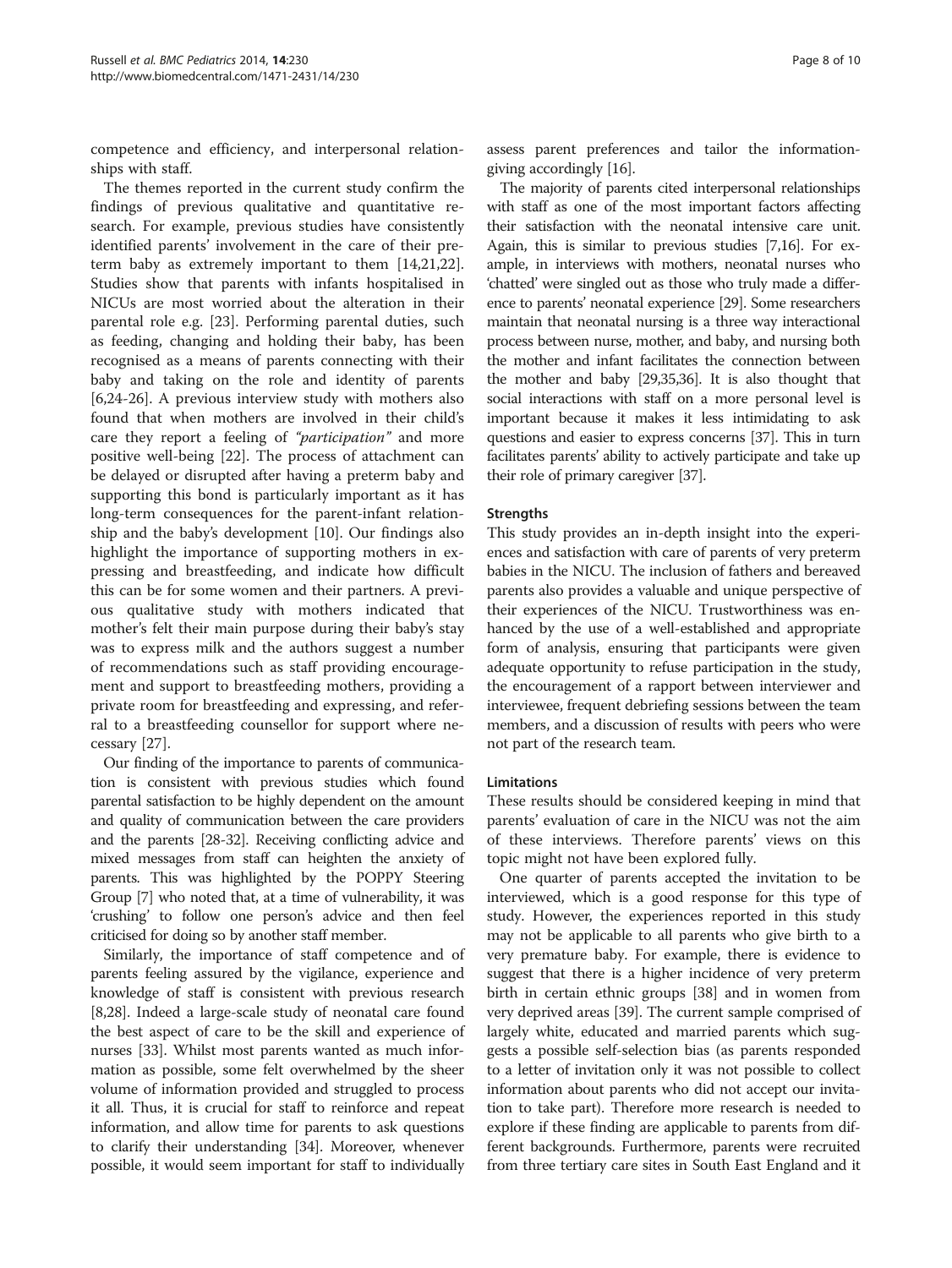is possible that perceptions of care could vary across levels of units and different locations.

The interviews were conducted between one month and almost a year after the birth, and as such, the experience may not have been at the forefront of the parents' memories. However, the infants were on the neonatal unit for many weeks and such a significant and emotional experience is often remembered well [\[40](#page-9-0)]. Studies also show that satisfaction assessed early on may be particularly influenced by expectations, and as many very preterm births are unexpected this could have a negative impact on satisfaction ratings. In comparison, parents may report higher satisfaction post-discharge because of their baby's improved condition compared to when they were first on NICU.

One other possible limitation of this study, as noted in other studies of patient satisfaction, is that parents might be reluctant to express critical comments about the care, a so-called 'gratitude bias' towards the staff who cared for their preterm baby [[41](#page-9-0)]. This should have been minimised by the fact that the researcher carrying out the interviews was not involved in clinical care. However, the involvement of clinicians in identifying potential participants (the letter of invitation was signed by the consultant neonatologist) may have influenced who responded to the invitation to participate and may have led to a socially desirable response [[41,18\]](#page-9-0). Future studies should consider methods to remove this potential bias, such as letters being sent from someone not involved in the mother's or baby's care.

#### Implications

Although not designed to directly explore parents' experiences of the NICU, the findings of this study and other studies in the field, have a number of implications for clinical practice. Firstly, although our sample was not selected to be representative, the findings suggest there is considerable scope to improve family centred care. All staff can contribute to family centred care, and it is important that training is provided so that family centred care can be implemented across units. It is also crucial that parents are given the opportunity to provide feedback about their experiences of the NICU [[10](#page-9-0)]. Secondly, since involvement in the care of their baby is important to parents, staff in NICUs should facilitate parent participation as much as possible in looking after their own baby [\[6](#page-9-0)]. Some parents described a diary that staff kept about their baby's care, which helped keep parents informed when they could not be there. Practices like this could be more widely adopted across NICUs. Thirdly, clear and effective strategies should be employed to aid communication between staff and parents. For example, some hospitals have integrated notes kept by the side of the baby's cot so that information is accessible to parents

in clear language [\[10](#page-9-0)]. Another innovative approach is using technology such as BabyLink, a software program that produces reports summarising the baby's clinical condition accessible to parents [\[42\]](#page-9-0). Providing audiotapes of parent-doctor consultations could be another way of improving parents' satisfaction with communication [\[43\]](#page-9-0).

#### **Conclusions**

In summary, the present research provides an insight into the factors considered most important in determining parents' experiences and satisfaction with neonatal care. While parents were largely satisfied with care, most felt there were aspects that could be improved to alleviate or reduce distress and anxiety. This study suggests that the most important determinants of parents' satisfaction with NICU care are being able to perform parental tasks, proficient communication, good information provision and sensitive and emotional support. Understanding the experiences of parents as they try to cope with their premature baby can inform the development of family-centred practice in neonatal intensive care units [\[29\]](#page-9-0).

#### Competing interests

The authors declare that they have no competing interests.

#### Authors' contributions

GR analysed the data and contributed to the writing, revision and final approval of the manuscript. AS contributed to the protocol, co-ordinated the study, interviewed the parents, supervised analysis of the data and contributed to the revision and final approval of the manuscript. HR contributed to the protocol and contributed to the revision and final approval of the manuscript. JA and GG (representatives from parent groups) contributed to the protocol and contributed to the revision and final approval of the manuscript. LD designed the study, contributed to the protocol and contributed to the revision and final approval of the manuscript. SA designed the study, contributed to the protocol, supervised analysis of the data and contributed to the writing, revision and final approval of the manuscript.

#### Authors' information

GR worked on this study as part of her MSc. in Experimental Psychology at the University of Sussex.

AS is a Research Fellow at the Centre for Maternal and Child Health Research at City University London.

HR is a Senior Clinical Lecturer and Consultant Neonatologist at Royal Sussex County Hospital, Brighton.

JA and GG are representatives from parents groups (Bliss and NCT, respectively). LD is the Chief Investigator of the NIHR Preterm Birth Programme.

SA is a Professor of Maternal and Child Health Research at City University London.

#### Acknowledgements

The authors would like to thank the parents who so generously shared their experiences. The research team acknowledge the support of the National Institute for Health Research through the Comprehensive Clinical Research Network. The Preterm Birth Programme presents independent research funded by the National Institute for Health Research (NIHR) under its Programme Grants for Applied Research funding scheme (RP-PG- 0609-10107). The views expressed are those of the authors and not necessarily those of the NHS, the NIHR or the Department of Health.

#### The Very Preterm Birth Qualitative Collaborative Group

Project Group: Alexandra Sawyer, Heike Rabe, Jane Abbott, Gill Gyte, Lelia Duley, Susan Ayers; Principal Investigators at each site: Narendra Aladangady, Dushyant Batra, Arun Kumar, Heike Rabe; Research/Neonatal Nurses: Johnette Brown, Liz Lance, Lyn Ooi.